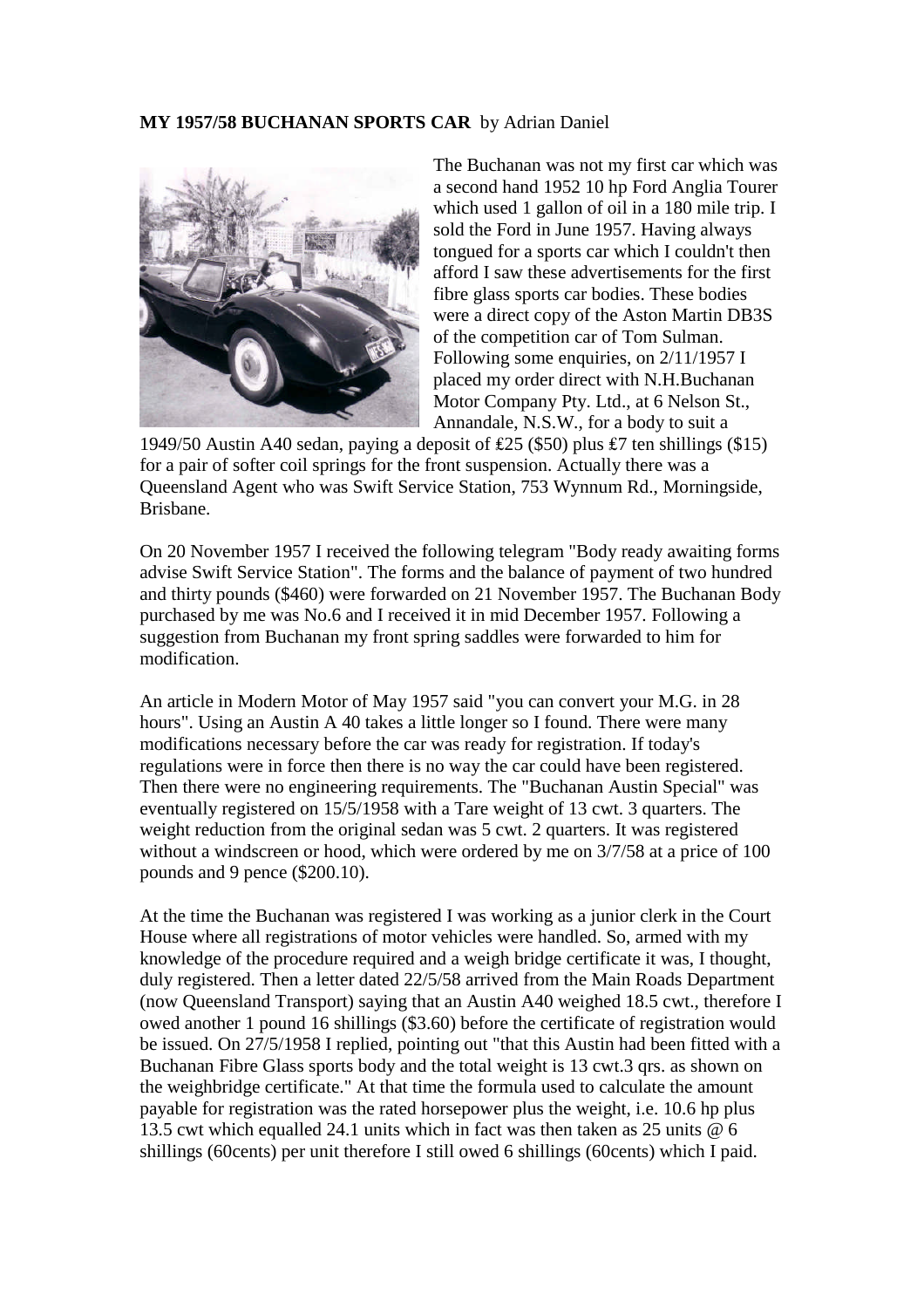The Buchanan was painted by a professional painter, a Mr. Doug. Miller then of Salt Water Creek Rd., Maryborough, with some assistance by yours truly in the rubbingback between coats. There was something like 13 coats. The main colour was black with gold (copper) air intake in the bonnet and gold on the hardtop. Between the black and gold on the bonnet was a white line with a narrower red line through the centre of the white. The under section of the front guards which was very open was initially painted gold however this was later painted black.The golf (copper) colour was made personally by Doug Miller and was unique to him. The car was very distinctive.

The upholstery (which also involved a complete new design for the seats) was done by a Mr. Roy Rickards then of Maryborough and later of Hervey Bay. Roy also upholstered, in 2000, a 1937 Dodge 4 door Tourer which I restored from the ground up. It was only last year (2004) that Roy retired at the age of 78.

An advert. in Modern Motor of December 1957 stated inter alia "within the first eight weeks of delivery, Buchanan M.G's gained 11 first places and many major placings. NSW Sprint Championship Buchanan bodied T.D., standing quarter mile 17.07 seconds NEW RECORD under 1500cc sports car class." This appears to have been Nat. Buchanan's own car which was claimed to be the lightest and fastest T.D. then racing.

More than 100 bodies were built and sold by 1958 when the moulds were sold to Jennens & Simmonds of Croydon. N.H.Buchanan Motor Co. was moved to Silverwater Rd., Lidcombe with a new vehicle, the Cobra model which had the mechanicals of the then Standard Ten, thus pre-empting Standard Triumph's Spitfire by several years and the Sprite by a few months.

Some of the modifications necessary for the conversion of the Austin were: 1.The purchase of an MG steering column universal joint, a second Austin steering column as the original column had to be cut and lengthened with the universal joint fitted otherwise the steering wheel would have been at about the top of the windscreen of the Buchanan. As the MG uni. joint was made for a larger diameter column the cut ends of the Austin columns had to be expanded which was done by heating the end and driving a rod up the centre. Once the desired diameter was achieved then with the ends hot the universal was driven onto to ends to cut a matching spline - very scientific.

2. The centre sections of the front suspension saddles were removed followed by the welding of an extension piece into the saddles which lowered the front suspension by allowing the springs to sit lower in the saddles. Once the car was on the road I found that the Austin wishbone shockers were not good enough so a second hand pair of Customline telescopic shocks were bought and fitted externally with the welding done by my apprentice boilermaker friend. These worked very well - again very scientific.

3.The rear suspension - all but 5 leaves were discarded and the spring reset with a 2"(50.8mm) camber and a 2" spacer made and fitted between the springs and axle housing. No modifications were made to the shocks.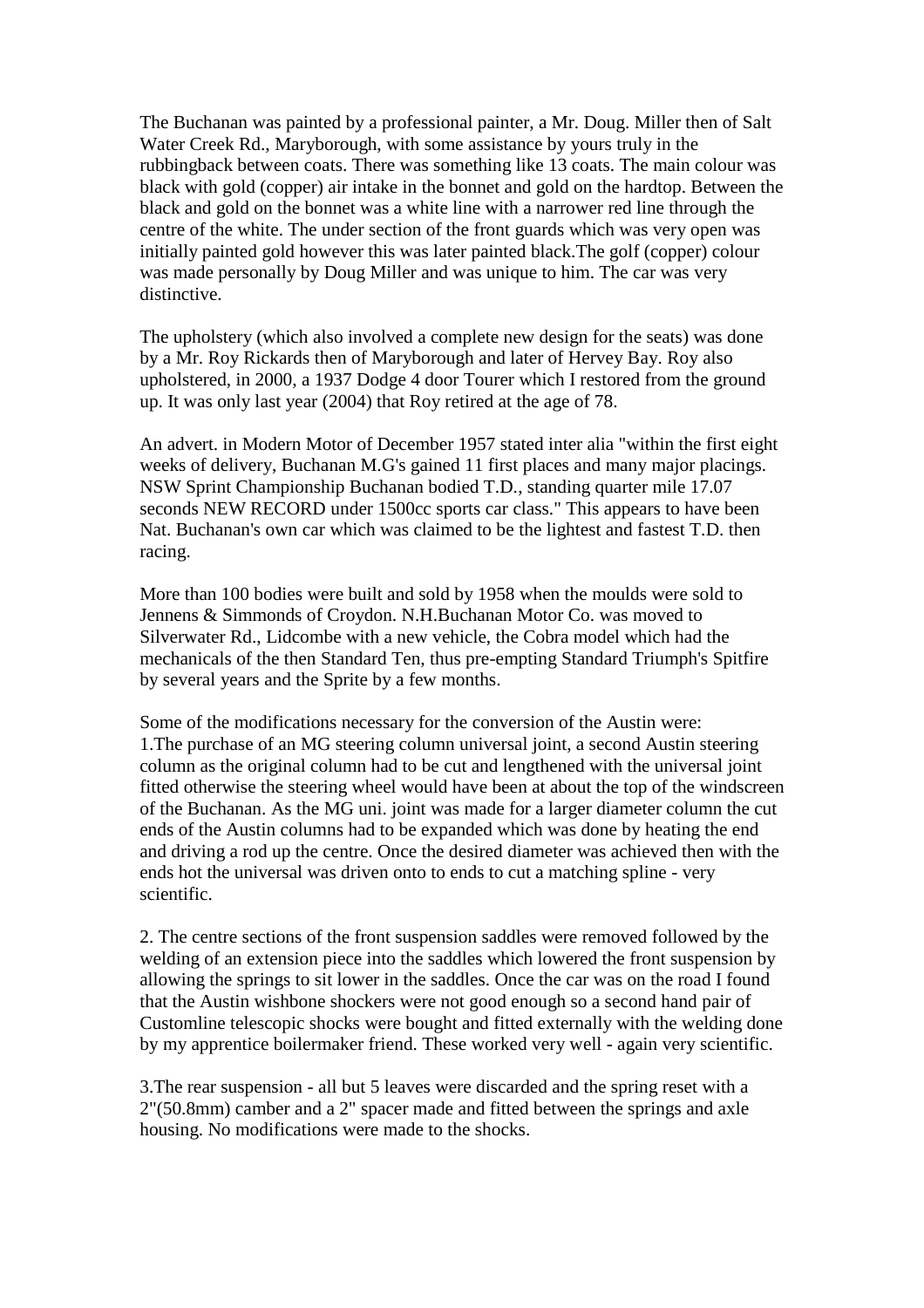4. A completely new re-designed and reshaped radiator was necessary. This was designed and made by a Mr. Kev. Worth who conducted a radiator workshop in Maryborough. This radiator worked well and gave no trouble. Now this bit was scientific.

5. The Austin used was 7 years old and a wreck - it had been rolled, but the chassis was straight. Basically it had to be completely stripped. Initially I had hoped to use the steel floor pan and after cutting it away from the body with a cold chisel (I hadn't learnt to use a welding torch) I found the floor would not work as planned. Back to the drawing board. Also because of the age of the Austin there were lots of repairs to be done - e.g. recondition the complete steering including the box and kingpins; strip Check and repair gearbox and diff. - the planetary gears in the diff. had worn into the casing. Being a teenager short of funds, washers were used as packing or shims behind these gears. All the years I had the Buchanan there was no problem with the diff. other than a broken axle and a broken centre pin in a rear spring.

6. As the driving position in the Buchanan was going to be much further back and lower than the Austin it was necessary to design and make a lower and remote gearshift lever and linkage. The gearbox was a 4 speed floor change with reverse being engaged by lifting the gear lever. Whilst the box was stripped down I filed the top of the reverse selector shaft to allow reverse to be engaged simply by moving the lever sideways. One had to be careful though not to accidentally move the lever too far across while changing gears otherwise there was a terrible noise. The remote gearlever etc. was home made by me, fairly crude, but worked quite well as long as you were careful.

7. The motor appeared to run fairly well, however I decided to remove the head and do a de-coke and valve grind and check for wear. Lucky I did. Even though the inlet and exhaust valves were of different sizes in one cylinder they were reversed, so I don't know how the engine ran so well. I had the head shaved - I don't remember by how much - Austin 7 valve spring were inserted inside the original ones - in effect dual springs. This I believe was a great help to the performance of the Buchanan and never once experience valve bounce.

8. The floor was made from flat steel. The gearbox and tail shaft tunnel had to be stepped and had to accommodate the crude remote gear shift mechanism. It all took time. The floor of the boot was designed different to the one suggested by Buchanan. With my design the fuel tank was lowered and this gave room for the spare tyre and a couple of suit cases. The Buchanan design was more suited for a racing car.

9. All the lights, gauges, windscreen wipers steering wheel and road wheels were taken from the Austin and used. Plus the door locks which were made to operate internally within the doors by a wire therefore there were no external or internal handles.

10. Initially I used the car with the original carby and no air cleaner which was still too high and wouldn't allow the bonnet to close fully. Again due to the lack of finance I couldn't afford S U carbies so therefore I opted for motor bike ones. About this time Amal had just introduced its monoblock carby. Two monoblocks were purchased. My mate the apprentice boilermaker made up the new inlet manifolds which were two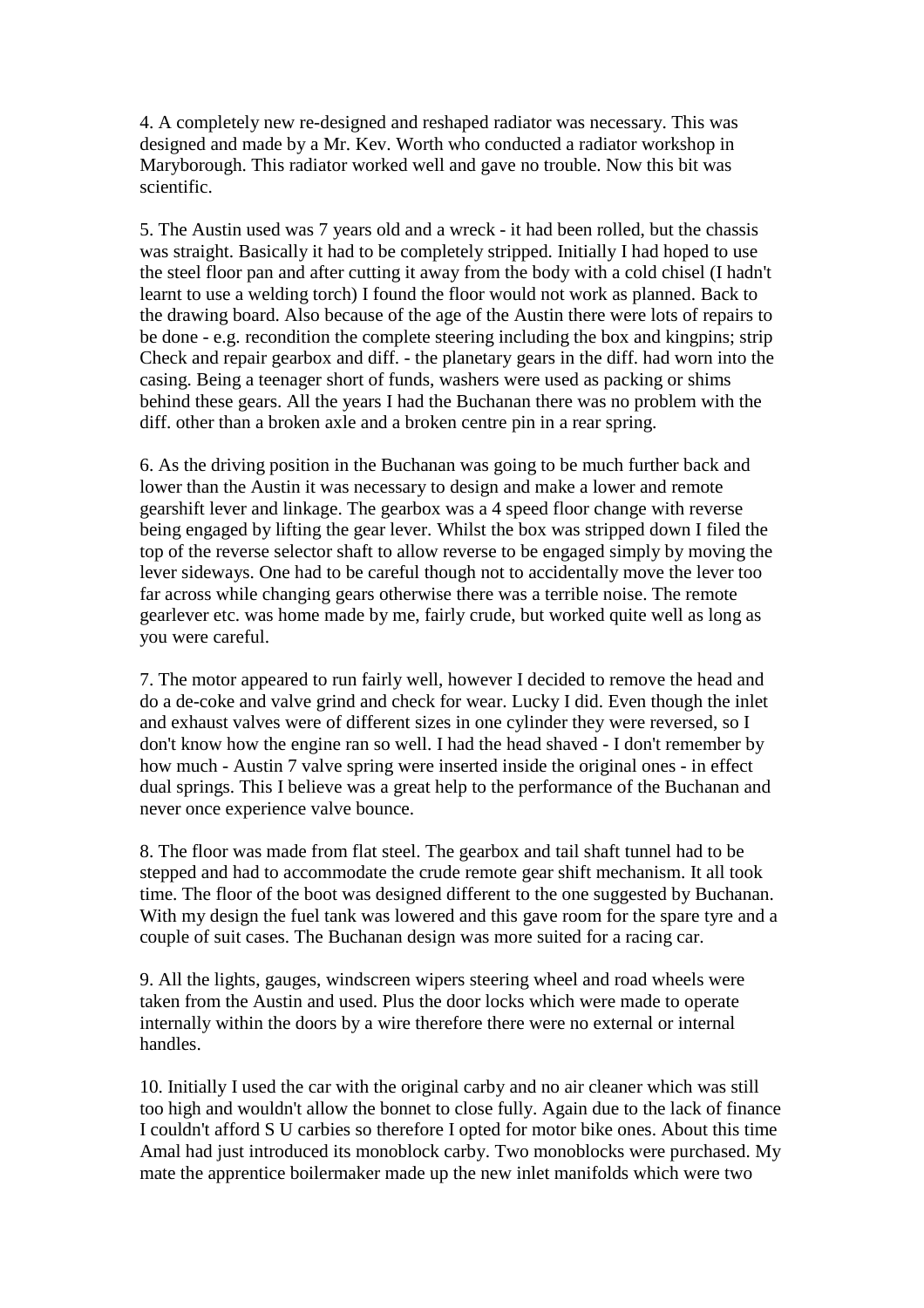separate brass tubes with a flange at each end - one to bolt the carby to and the other to bolt to the motor. Subsequently I found that a balance tube was necessary between the two inlet tubes. Without expert advice I again called on my apprentice mate and he brazed in between the inlet tubes a slightly smaller than the inlet tubes to act as a balance tube. Again not very scientific, but appeared to work quite well. As the Amals were cable operated it was necessary to design and make a rocker type fitting above the carbies to operate the cables and then connect to the original steel rods which were activated by the accelerator pedal. This was a fairly crude mechanism but worked. The only problem was (as it was not perfect) that every so often a cable would fray and break. This would become obvious whilst driving as performance would fall off considerably as it would be operating on one carby only. The bonnet could now be fully closed and locked.

11. In July 1958 the windscreen and hardtop were received and after painting in the gold colour by Doug Miller were fitted plus side curtains by Roy Rickards. I have no idea of how many hours I worked on the car except to say that I worked on it every night and every weekend until it was registered. Actually there were a couple of weekends I didn't. A couple of mates of mine were going to Hervey Bay one Sunday so being a bit fed up I went with them and this was when I met a very attractive and wonderful girl named Joy to whom I have been very happily married for the last 42 years. So after meeting Joy I took off a few more Sundays.

I retained the car until 1964 when our first child arrived necessitating a larger vehicle. I really enjoyed this car and believe its top speed increased to possibly 100 mph (161 kph). If not, it was not far short of that. No doubt the improved performance was as a result of the aerodynamics of the body and the weight reduction of over 5.5 cwt. The body was very tough and must have been well attached to the chassis as both were tested on two occasions - both occasions in the main street of Bundaberg where I was living at the time. One was when a motor bike ran into a door - the only damage was crazed or cracked paint. The fibre glass had flexed in and back out again. The other was when a VW in front changed lanes suddenly and then stopped suddenly immediately in front of me. The left front guard of the Buchanan speared into the right rear guard to the VW immobilising the VW with only a couple of small cracks in the wheel arch of the guard of the Buchanan.

There was one time when I had this "brilliant idea" for better traction by fitting a couple of winter tread tyres to the rear. Didn't that make the back end skittish. Had to shift them to the front. Another time on a trip to the Lowood Motor Racing Circuit outside Brisbane the motor blew up so I had to leave the car at the very small community of Marberg for repairs. No doubt the higher compression and the higher revving caused the standard Austin bearing to eventually fail. On another occasion the only way I could forde a flooded creek was to have 3 guys sit on the boot so the rear end wouldn't float. The Buchanan got through alright however my rear end got very wet as the water was higher than the driver's seat. A spot light was mounted behind the grill. This spot light came from a Rolls Royce of the 30's vintage. The grill was fashioned from expanded metal.

I have a copy of a brochure about the Buchanan which details the various components available and their respective costs. I still have, if not all, most of the correspondence relating to the purchase including letters signed personally by "N.H.Buchanan".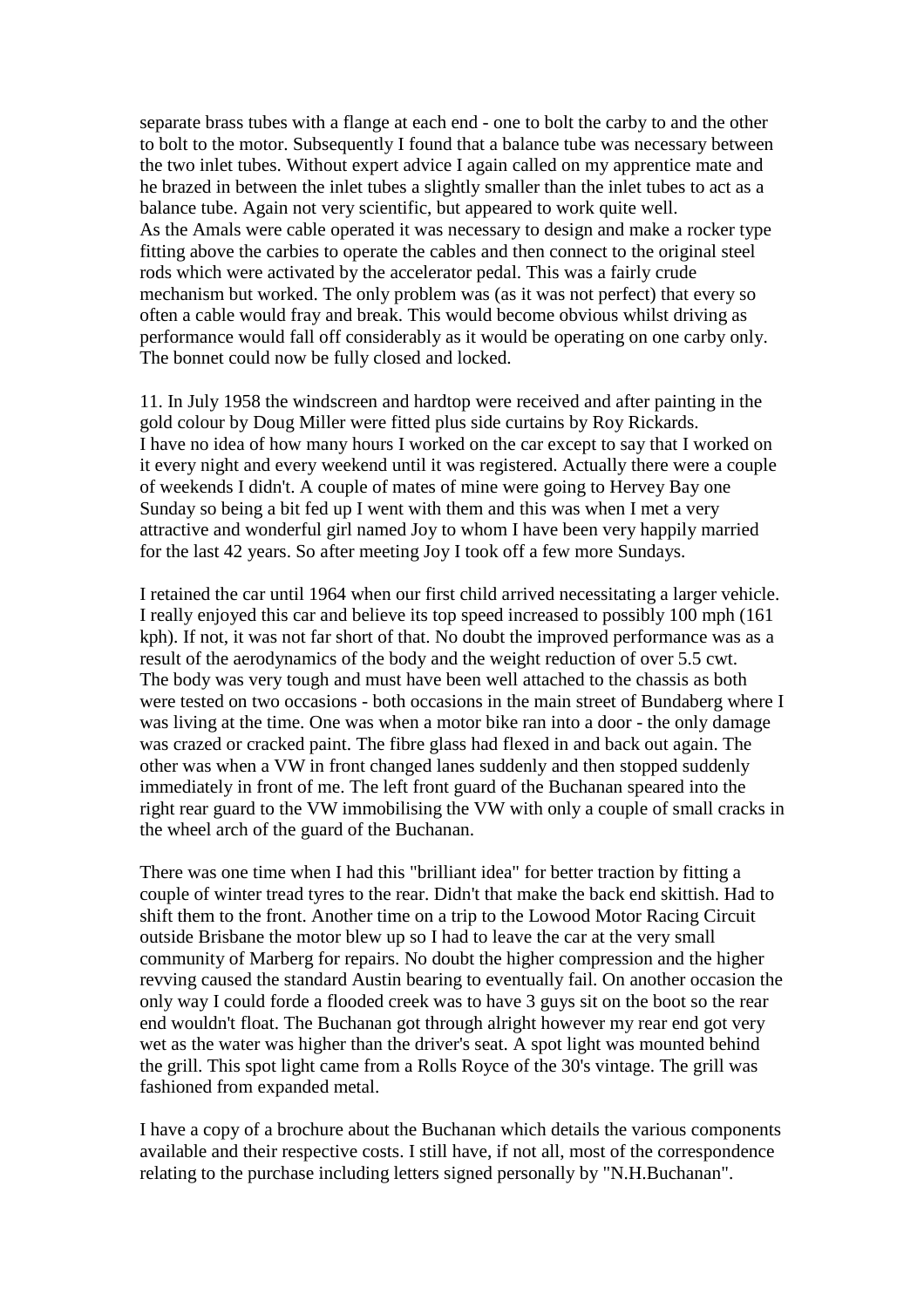I just remembered an occasion where I was hauled before the local Magistrate, not the Court but the Magistrate personally. The Court House in Maryborough where I was then working was situated beside another government building and for shade I parked the Buchanan between these two buildings. On this particular occasion I forgot Court was still in session on the upper floor when I went for lunch. Without thinking I gave the accelerator pedal a couple of good tickles and the exhaust note must have gone loudly into the Court Room. When I returned from lunch I was told the Magistrate (our Boss) wanted to see me asap. I didn't then realise why, however as soon as I fronted him I found out why, and was given a good talking to. I didn't make that mistake again.

I hope that the members find the above informative because it has brought back a lot a memories both good and otherwise to reflect on the Buchanan.





## how this body can add £100's to your car



Now you can convert your old-type roadster, or medium-sized saloc<br>into a handsome, aerodynamic sports-car with all the grace and sty of an expensive continental model.

It costs surprisingly little to fit a Buchanan-Fibreglass-Body, and 1 increase in value of your car is more than your total outlay. The re-si-<br>value of a Buchanan-bodied car can be hundreds of pounds more than 1 same model with the original body.

In addition, the lower weight and more efficient aerodynamic shape impro all-round road performance, without any modifications to the engine-tur